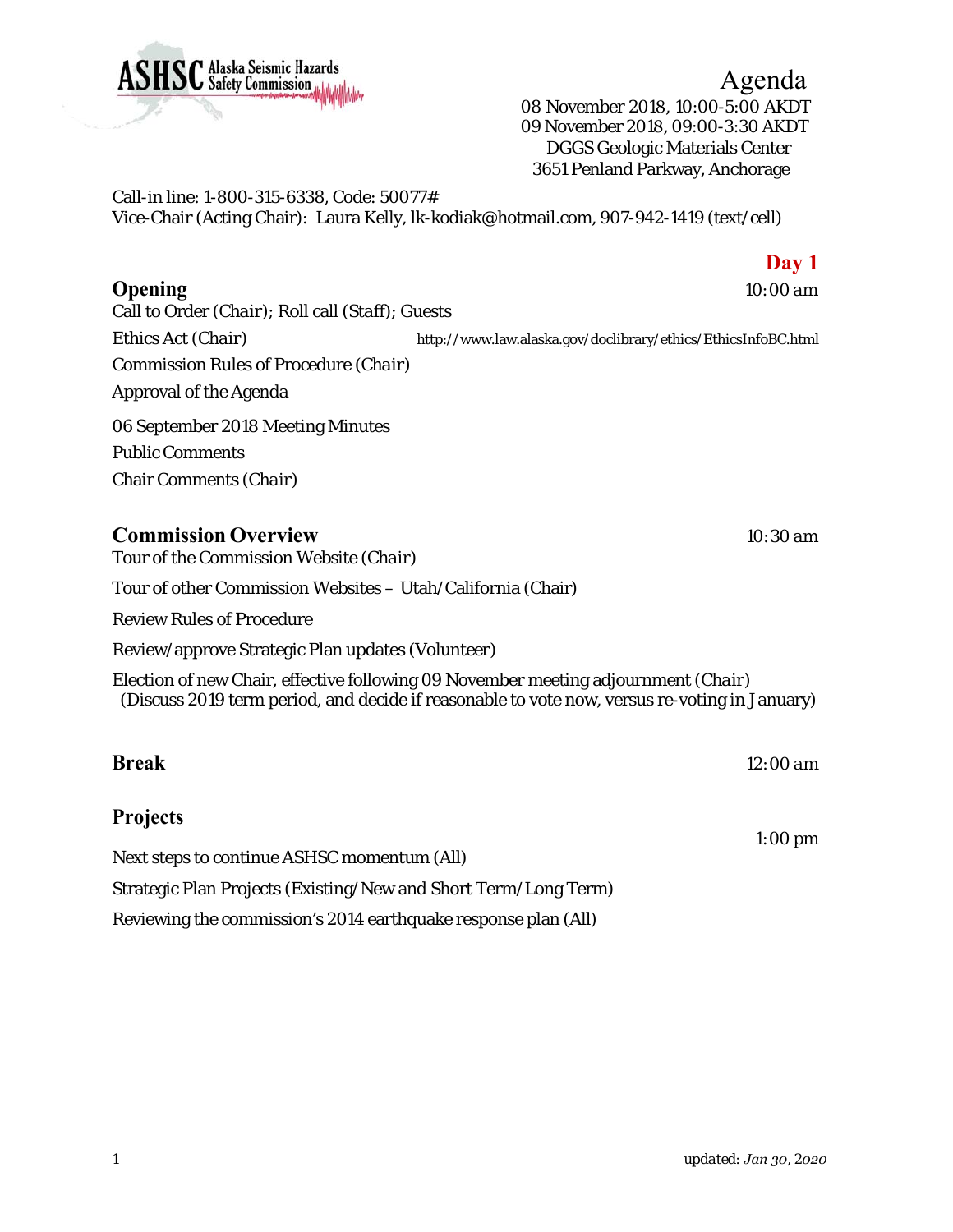

Agenda 08 November 2018, 10:00-5:00 AKDT 09 November 2018, 09:00-3:30 AKDT DGGS Geologic Materials Center 3651 Penland Parkway, Anchorage

*2:00 pm*

RVS summary and next steps (*Laura*) 'Two-pager' on the RVS program (*Laura, De Anne*) Discuss next steps with DHS&EM (*Laura, Dan)* 

*3:00 pm*

Policy recommendations: update or sunset? (*All*) PR 2013-1: Value of seismic instrumentation for critical facilities PR 2011-2, Earthquake engineering basic knowledge requirements for professional engineering licensure.

DRAFT PR-ATC-20/45 Inspections (*Sterling*)-to be continued 09 NOV

Review full list of policy recommendations (See last page)

*4:00 pm*

Break-Out Session, 2-3 people per group (*All*)

Work session to complete document edits, compile notes, update PRs or create new draft documents. (Special Note: If you have a laptop and can assist in performing edits, please come prepared to do so.)

*5:00 pm*

‐Temporary Recess -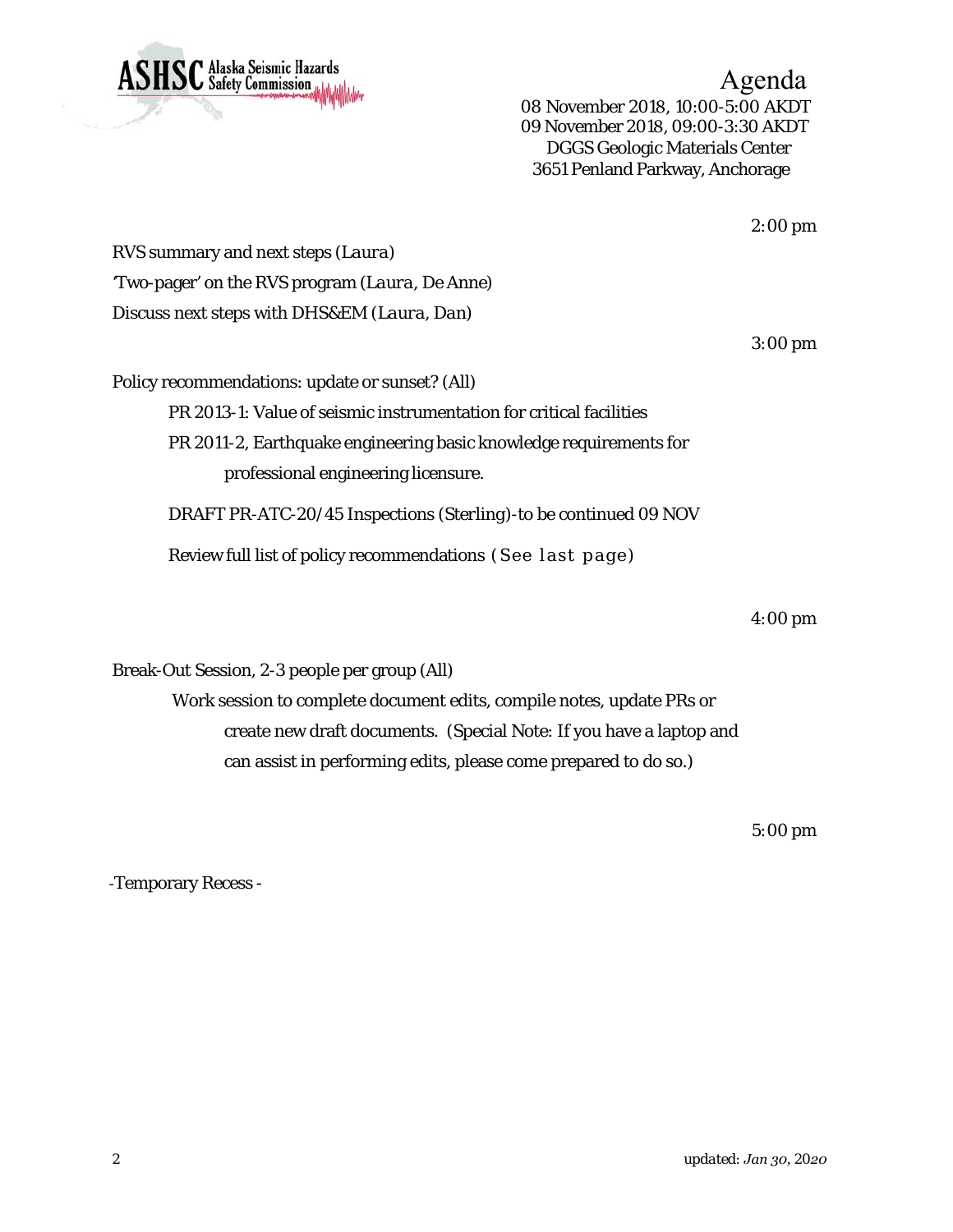